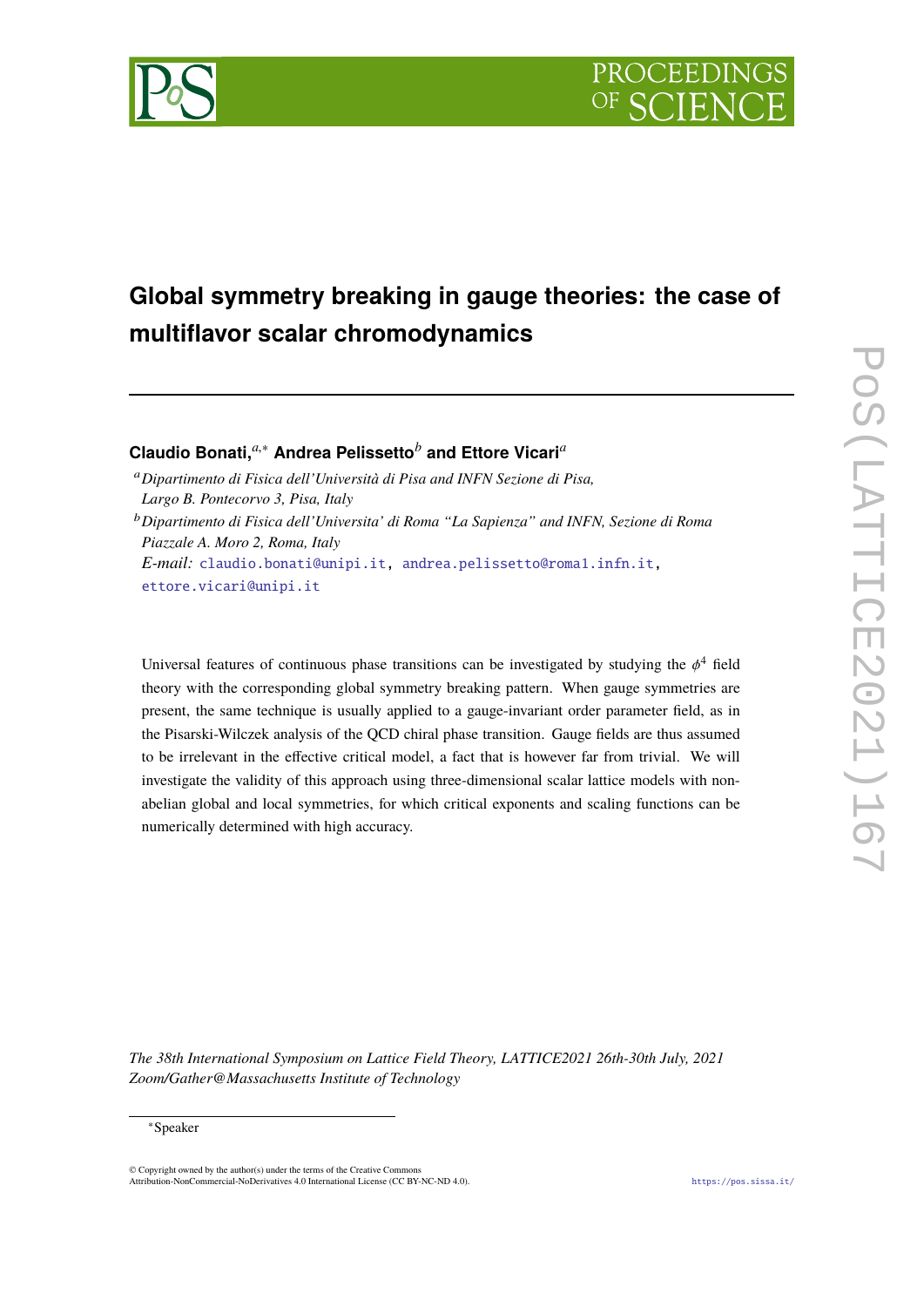# **1. Introduction**

In this proceeding we report on our ongoing research project aimed at a better understanding of continuous phase transitions in three dimensional (3D) gauge theories. It is well known that, when a spontaneous symmetry breaking is associated with a continuous phase transition, universal properties emerge, which are encoded in the  $\phi^4$  field theory with the same global symmetry breaking<br>nettern. The main goal of our project is to understand to what sytem this approach are be equiled pattern. The main goal of our project is to understand to what extent this approach can be applied to systems with local gauge symmetries.

In order to explain more in detail the motivations of our work, and to introduce the subject, it will be useful to review in some detail a specific example likely familiar to the reader, that of the chiral phase transition in QCD. The by now classical analysis by Pisarski and Wilczek of the finite *T* chiral phase transition [\[1\]](#page-6-0) goes as follows:

- 1. first of all, we assume the transition to be continuous;
- 2. we model the four-dimensional finite-*T* transition by a three-dimensional effective field theory;
- 3. we assume the chiral phase transition to be described by an effective model written using a gauge-invariant order parameter, the simplest choice being the chiral condensate matrix;
- 4. we write down the most general  $\phi^4$  effective Lagrangian for the order parameter compatible<br>with the essumed shirel summatries, and we study its generalization group (BC) flavy with the assumed chiral symmetries, and we study its renormalization group (RG) flow;
- 5. if infrared (IR) stable fixed points (FPs) of the RG-flow exist, we conclude that the phase transition can be a continuous one, otherwise it has to be discontinuous.

In the first point we have to assume the phase transition to be continuous since universality arguments can only be applied to continuous transitions, and a discontinuous one can *never* be excluded by such an argument (see also point 5). It is instead possible to exclude (modulo the assumption 3 to be discussed in a moment) the presence of a continuous transition if no IR-stable FPs of the effective model exist. We however have to be cautious in drawing such a conclusion, since the absence of IR-stable FPs could also be a consequence of the approximation scheme adopted to study the RG flow: for example the leading order  $\epsilon$ -expansion computation performed in [\[1\]](#page-6-0) found no IR-stable FPs when the  $U_A(1)$  symmetry is explicitly broken, FPs that were instead identified by subsequent more refined analyses (see e. g. [\[2\]](#page-6-1)).

The fundamental hypothesis in the Pisarski-Wilczek analysis is assumption 3: they assume that the effective theory is associated with a gauge-invariant order parameter. Of course, an operator has to be gauge invariant to have a non-vanishing expectation value, e. g., in the low-temperature phase (like the chiral condensate), but here the question is different: can the effective theory describing the transition be defined using only gauge-invariant (composite) operators? If the effective Lagrangian is written by using only gauge-invariant local composite operators, then (gauge-invariant) gauge field correlators are noncritical, so the assumption 3 of the previous list is equivalent to assuming the irrelevance of the gauge modes at the transition. The possibility of unconventional critical points, in which gauge fields develop critical correlations, has been put forward in the condensed-matter community (see, e. g., [\[3\]](#page-6-2)), and the only way of deciding which case is physically realized (i.e., if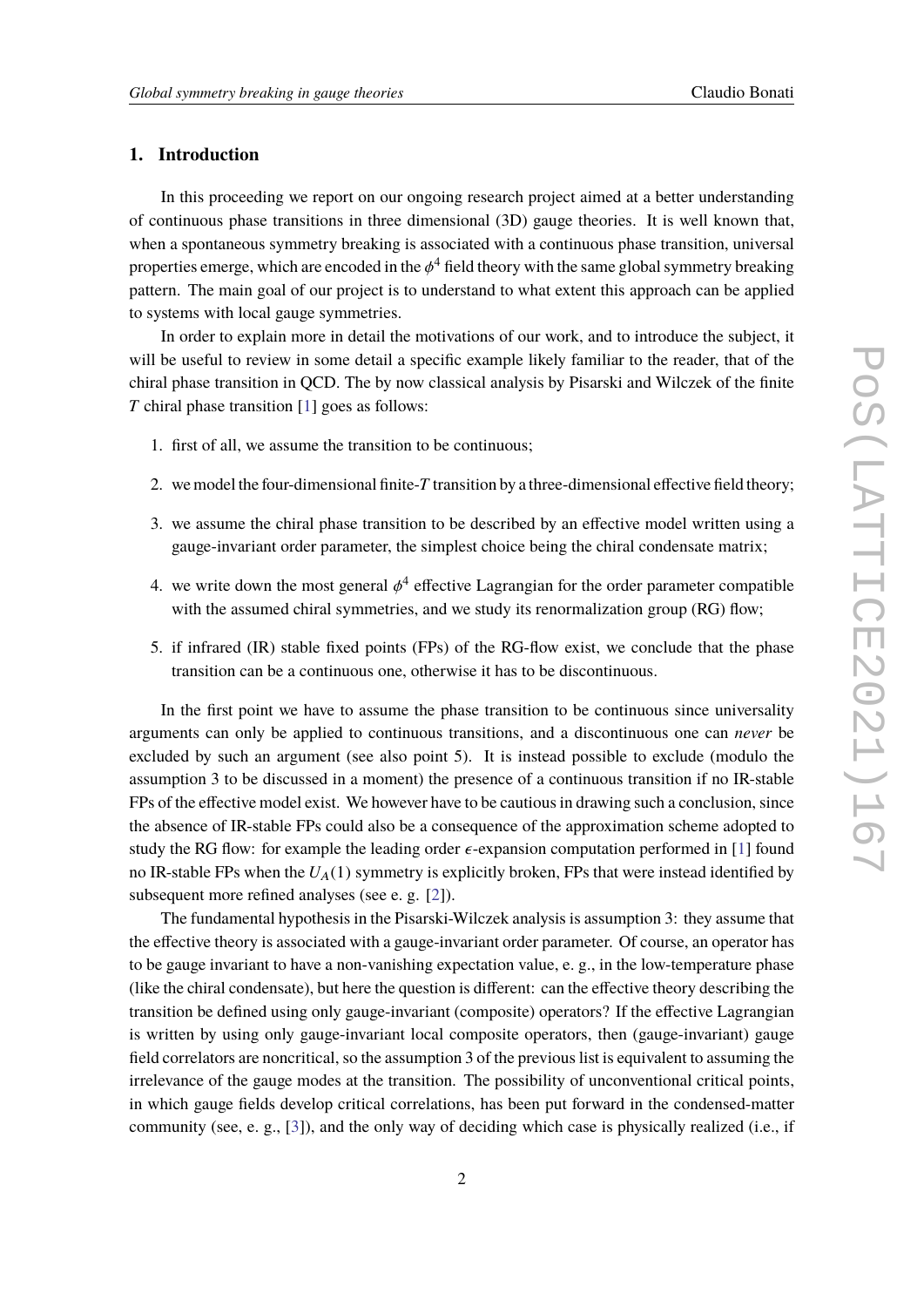gauge fields are relevant or irrelevant) is to compare the predictions of the universality arguments with the results of numerical simulations or experiments.

A precise numerical estimate of the critical exponents of the chiral phase transition in QCD is an extremely complicated task, and in some cases even the nature of the transition (i.e., continuous or discontinuous) is still debated, see, e. g., [\[4\]](#page-6-3). To gain some insight into this class of problems, it is thus convenient to switch to a simpler class of systems. We have considered 3D multiflavor scalar models. For these models universality arguments analogous to those by Pisarski and Wilczek can be carried out, and simulations can be easily performed by using local Monte Carlo algorithms, providing precise numerical estimates of the critical properties.

#### **2. The lattice model**

The basic variables of the model we will study are  $N_c \times N_f$  complex matrices  $Z^{cf}_{\mathbf{x}}$ , where the first index is a "color" index and the second is a "flavor" one. For concreteness, in this proceeding we will present results only for the simplest maximally symmetric case, whose action is written in the form ( $\mu = 1, 2, 3$ )

<span id="page-2-0"></span>
$$
S_g = -\beta N_f \sum_{x,\mu} \text{Re Tr} \left[ Z_x^{\dagger} U_{x,\hat{\mu}} Z_{x+\hat{\mu}} \right] - \frac{\beta_g}{N_c} \sum_{x,\mu > \nu} \text{Re Tr} \Box_{x,\mu \nu} , \quad \text{Tr } Z_x^{\dagger} Z_x = 1, \quad (1)
$$

where x stands for the site of a 3D cubic lattices,  $U_{x,\hat{\mu}} \in SU(N_c)$  is the lattice gauge fields and the symbol  $\Box_{x,\mu\nu}$  denotes the plaquette in position x laying in the  $(\mu, \nu)$  plane. The symmetry of this model is maximal, meaning that in the ungauged limit  $U_{x,\hat{\mu}} \to 1$  (i.e., for  $\beta_g \to \infty$  in the thermodynamic limit) the action is  $O(2N_cN_f)$  symmetric, as can be seen by writing explicitly the real and imaginary parts of  $Z_x^{cf}$ . Note, however, that, to obtain an  $SU(N_c)$  gauge theory, it is sufficient to start from a scalar model with  $U(N_c) \times U(N_f)$  symmetry, which can be obtained by adding to  $S_g$  a quartic term proportional to Tr ( $Z_x^\dagger Z_x$ )<sup>2</sup>; we will comment in the final section on the results obtained when such a term is also present.

The action  $S_g$  is invariant under the local transformation  $Z_x \to G_x Z_x$ ,  $U_{x,\hat{\mu}} \to G_x U_{x,\hat{\mu}} G_x^{\dagger}$ ⊺<br>x +  $\hat{\mu}$ '<br>M ∈ where  $G_x \in SU(N_c)$ , and under the global transformation  $Z_x \to Z_x M$ ,  $U_{x,\hat{\mu}} \to U_{x,\hat{\mu}}$  where  $M \in$  $U(N_f)$ . The two-color case is somehow peculiar for what concerns the global symmetry: since SU(2) is pseudo-real, it can be shown that for  $N_c = 2$  the global symmetry group of  $S_g$  is not U( $N_f$ ) but the symplectic group  $Sp(N_f)$  (subgroup of  $U(2N_f)$ ), see [\[5\]](#page-6-4) for more details.

The global symmetry  $U(N_f)$  (or  $Sp(N_f)$ ) of this model can be spontaneously broken, and to identify an effective model for the transition we follow the Pisarski-Wilczek analysis of the finite-*T* chiral transition. The simplest gauge-invariant order parameter for the  $U(N_f)$  symmetry is

<span id="page-2-1"></span>
$$
Q_x^{fg} = \sum_a \bar{Z}_x^{af} Z_x^{ag} - \frac{1}{N_f} \delta^{fg} , \qquad (2)
$$

which is an hermitian traceless matrix, and under the global symmetry transforms according to  $Q_x \rightarrow M^{\dagger}Q_x M$ . In fact  $Q_x$  is an order parameter for the breaking of SU( $N_f$ ) and not U( $N_f$ ), since it is blind with respect to the global  $U(1)$ , see [\[5\]](#page-6-4) for a thorough discussion of the remaining U(1) symmetry. For the particular case  $N_c = 2$  one can introduce an order parameter for  $Sp(N_f)$ which is very similar to  $Q_x$ , see [\[5\]](#page-6-4) for its explicit expression and its relation to  $Q_x$  and to the U(1)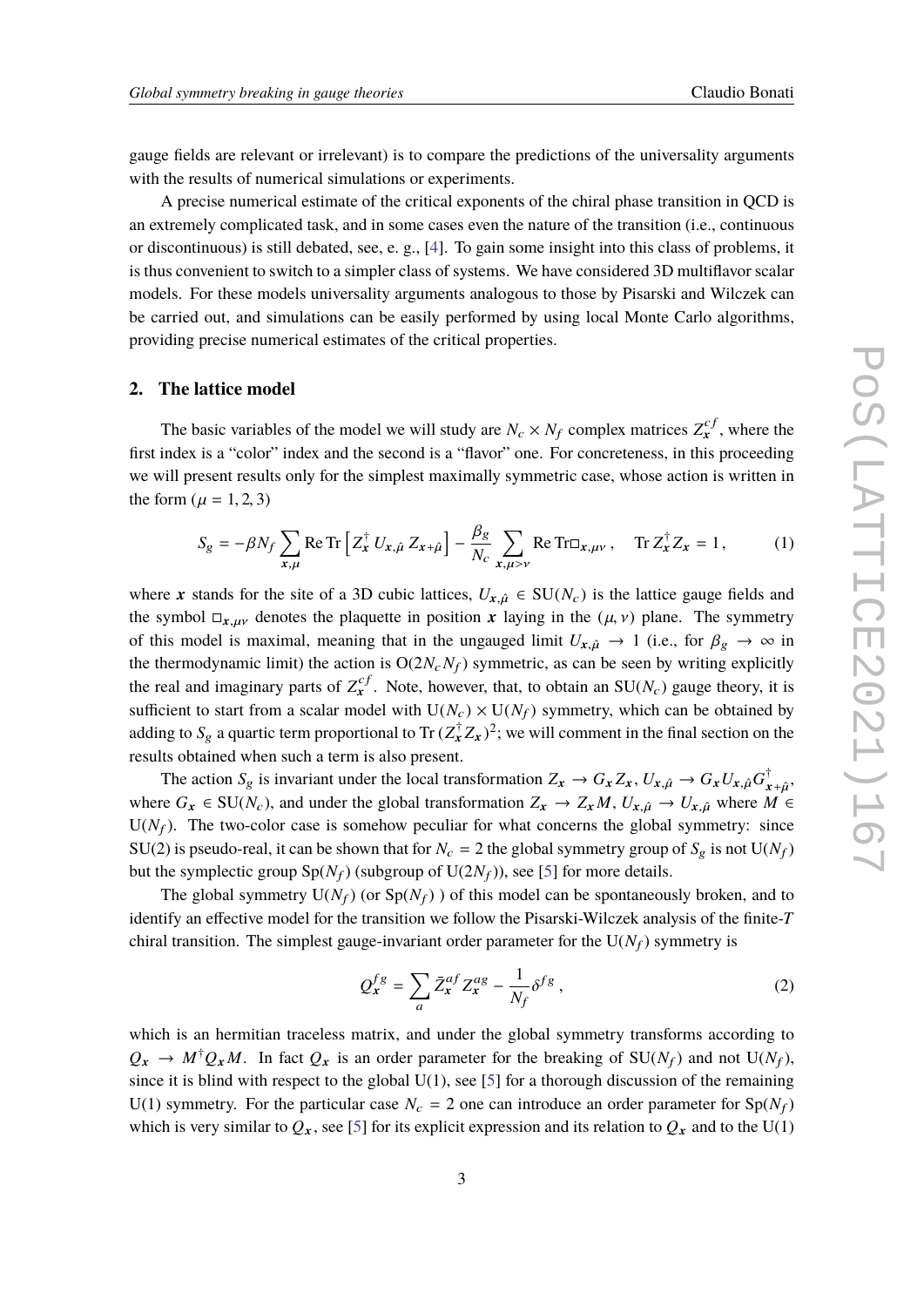| $N_c = 2$                                                                 | $N_c > 2$             |
|---------------------------------------------------------------------------|-----------------------|
| $N_f = 2$   O(5) or 1 <sup>st</sup> order   O(3) or 1 <sup>st</sup> order |                       |
| $N_f > 2$   1 <sup>st</sup> order                                         | 1 <sup>st</sup> order |

<span id="page-3-1"></span>**Table 1:** Universality class predicted by the effective model with gauge invariant order parameter Eq. [\(3\)](#page-3-0).

symmetry. Note that for  $N_f = 1$  the order parameter  $Q_x$  identically vanishes due to the fixed length constraint of the scalar fields; this is consistent with know rigorous results stating that for  $N_f = 1$  a single thermodynamic phase is present in the model [\[6\]](#page-6-5).

We can now write the most general Lagrangian containing up to  $4<sup>th</sup>$ -order powers of  $Q_x$ (more precisely of its coarse-grained continuum counterpart  $Q(x)$ ) and invariant under the global symmetry:

<span id="page-3-0"></span>
$$
\mathcal{L} = \text{Tr}(\partial_{\mu}Q)^{2} + r \,\text{Tr}\,Q^{2} + w \,\text{Tr}\,Q^{3} + u \,(\text{Tr}\,Q^{2})^{2} + v \,\text{Tr}\,Q^{4} \,. \tag{3}
$$

For  $N_f > 2$ , a cubic term is present,  $Tr Q^3 \neq 0$ , so that a first-order phase transition is expected. For  $N_f > 2$ , and  $N_f > 3$ , functions to the effective estimate fish 2D  $O(2)$  universality class. Finally for  $N_f = 2$  and  $N_c > 3$ ,  $\mathcal{L}$  reduces to the effective action of the 3D O(3) universality class. Finally for  $N_f = 2$  and  $N_c = 2$  we obtain (using the appropriate order parameter, see [\[5\]](#page-6-4)) the effective action of the 3D O(5) universality class; this is consistent with the isomorphism  $SO(5)=Sp(2)/\mathbb{Z}_2$ . The universality class predicted by the gauge-invariant order parameter effective Lagrangian are thus the ones reported in Tab. [1.](#page-3-1)

### **3. Numerical results**

To identify the universality class of the transition of the model in Eq. [\(1\)](#page-2-0) for some values of the parameters  $N_c$  and  $N_f$ , we performed finite-size scaling (FSS) analyses of observables related to the order parameter  $Q_x$  introduced in Eq. [\(2\)](#page-2-1). In particular, using the notation  $G(x - y) = \langle \text{Tr} (Q_x Q_y) \rangle$ for the two-point function, we monitored the susceptibility  $\chi = \sum_{\mathbf{x}} G(\mathbf{x})$ , the second-moment function length  $\zeta$  and the Bindag symplect *U* defined by finite-volume correlation length  $\xi$  and the Binder cumulant *U*, defined by

$$
\xi^2 = \frac{1}{4\sin^2(\pi/L)} \frac{\widetilde{G}(\mathbf{0}) - \widetilde{G}(\mathbf{p}_m)}{\widetilde{G}(\mathbf{p}_m)}, \quad U = \frac{\langle \mu_2^2 \rangle}{\langle \mu_2 \rangle^2}, \quad \mu_2 = \frac{1}{V^2} \sum_{\mathbf{x}, \mathbf{y}} \text{Tr} \, Q_{\mathbf{x}} Q_{\mathbf{y}}, \tag{4}
$$

where  $\tilde{G}$  denotes the Fourier transform, *L* is the lattice size and  $p_m$  is the minimum value of the momentum consistent with the periodic boundary conditions.

Keeping  $\beta_g$  fixed, we scanned in  $\beta$  the phase diagram of the model. Since the quantities *U* and  $R_{\xi} = \xi/L$  are RG invariants, close to a continuous transition they scale as  $\approx f_{U/R_{\xi}}(X)$ , where  $X = (\theta - \theta) L^{1/\nu}$ ,  $\theta$  is the exitient value of the coupling  $\theta$ , wis the thermal exitient are example.  $X = (\beta - \beta_c)L^{1/\nu}$ ,  $\beta_c$  is the critical value of the coupling  $\beta$ ,  $\nu$  is the thermal critical exponent and  $f_{U/R_{\xi}}$  is a function universal up to a multiplicative rescaling of its argument (we neglected scaling corrections for the sake of the simplicity). Since we aim to test the predictions in Tab. [1](#page-3-1) against numerical results, it is particularly convenient to plot *U* as a function of  $R_\xi$  instead of  $\beta$  (or *X*): in this way we obtain the scaling law  $U(\beta, L) \approx F_U(R_\xi)$ , where  $F_U$  is an universal function independent of any non-universal rescaling factor. It is thus easy to compare in a completely unbiased way the data obtained by simulating the model in Eq. [\(1\)](#page-2-0) with those of the expected universality class.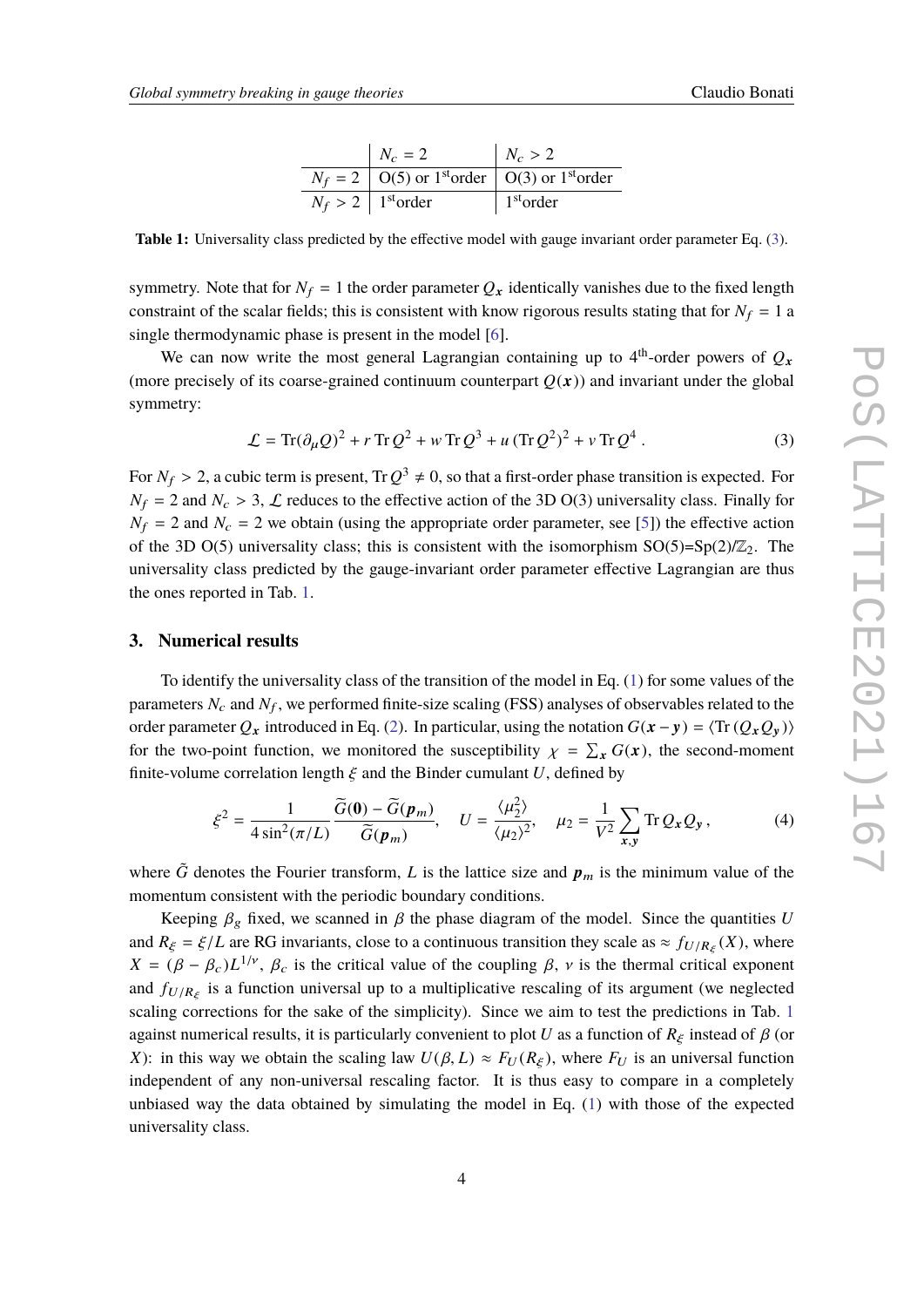<span id="page-4-0"></span>

**Figure 1:** Comparison of the scaling of the Binder cumulant (for the Sp(2) order parameter, denoted by  $U_r$ ) as a function of  $R_\xi$  for the  $N_c = 2$ ,  $N_f = 2$  model and the O(5) model. (left)  $\beta_g = 0$  and (right)  $\beta_g = 2$ . Dotted lines denote the known critical values of *U* and  $R_{\xi}$  for the O(5) model.

Such a comparison is performed in Fig. [1](#page-4-0) between the data of the model with  $N_c = 2$ ,  $N_f = 2$ (for two different values of  $\beta_g$ ) and those of the 3D O(5) model; note that in this case the order parameter for Sp(2) has to be used. Both for  $\beta_g = 0$  and  $\beta_g = 2$  the data of the gauge model approach those of the expected universality class as the lattice size increases. An analogous comparison is reported in Fig. [2](#page-4-1) (left), from which we infer that the transition of the model with  $N_c = 3$  and  $N_f = 2$ belongs to the 3D O(3) universality class, as expected from Eq. [\(3\)](#page-3-0). More tests are discussed in [\[5\]](#page-6-4), which fully support the hypothesis that the transition of the model with  $N_f = 2$  is continuous and belongs to the O(5) and O(3) universality classes for  $N_c = 2$  and  $N_c = 3$ , respectively (for all  $\beta_g$  values investigated). Finally, for  $N_f = 3$  we found indications of a discontinuous transition both for  $N_c = 2$  and  $N_c = 3$ . While the latent heat is too small to clearly identify the typical linear dependence on the volume of the susceptibilities, a strong indication favoring the discontinuous nature of the transition is the absence of scaling of *U* versus  $R_{\xi}$ , with *U* that seems to diverge as the lattice size is increased, see Fig. [2](#page-4-1) (right) for  $N_c = 3$ ,  $N_f = 3$ .

<span id="page-4-1"></span>

**Figure 2:** (left) Comparison of the scaling of the Binder cumulant as a function of  $R_\xi$  for the  $N_c = 3$ ,  $N_f = 2$ model and the O(3) model. Dotted lines denote the known critical values of *U* and  $R_{\xi}$  for the O(3) model. (right) Behaviour of *U* as a function of  $R_\xi$  for the  $N_c = 3$ ,  $N_f = 3$  model.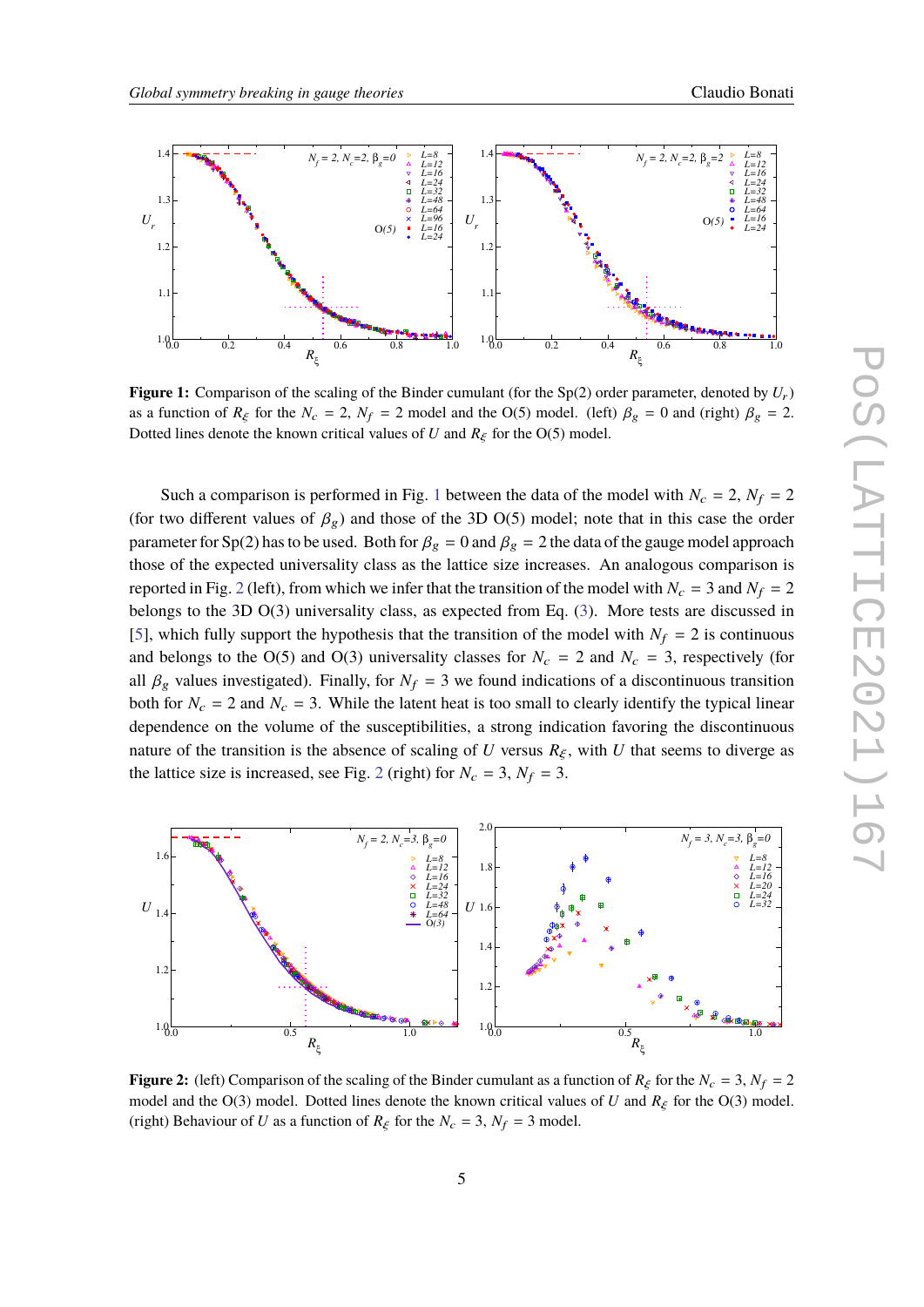#### **4. Conclusions and perspectives**

We discussed the universality class of the transitions of the lattice 3D multiflavor (i.e.  $N_f > 1$ ) scalar gauge models. We first of all presented the results of a theoretical analysis similar to the one by Pisarski and Wilczek [\[1\]](#page-6-0) for the chiral phase transition in QCD, emphasizing the assumptions that are implicit in such an analysis. We then examined the numerical lattice data obtained by simulating the lattice action in Eq. [\(1\)](#page-2-0), which provide compelling numerical evidence for the correctness of the predictions based on the effective action in Eq. [\(3\)](#page-3-0) for the cases studied. All the data presented in this proceeding refers to the lattice action in Eq.  $(1)$ , in which scalar fields transform according to the fundamental representation of the gauge group and no quartic coupling is present.

A natural question to ask is whether the conclusions reached in this case remain valid also in more general contexts. The type of analysis discussed in the previous sections has been extended also to other cases, and specifically to the case of scalar fields transforming in the adjoint representation of the gauge group [\[7\]](#page-6-6) and to the case in which a quartic term is also present (both in the adjoint [\[7\]](#page-6-6) and in the fundamental [\[8\]](#page-6-7) representation). In a subset of the region where  $\beta_g$  and the quartic coupling are positive (in the fixed-length limit negative couplings are also allowed) something different was in fact found: in the adjoint case with  $N_c = 2$  and  $N_f = 4$  a continuous transition incompatible with the expected 3D O(4) universality class was found [\[7\]](#page-6-6), while in the fundamental case with  $N_c = 2$  and  $N_f = 40$ , where Eq. [\(3\)](#page-3-0) would predict a first-order transition, a continuous transition was identified [\[8\]](#page-6-7).

Which universality classes describe the critical behaviours associated with these transitions? Since they are not compatible with the predictions based on the effective Lagrangian written in terms of gauge-invariant operators, Eq. [\(3\)](#page-3-0), one expects them to be associated with critical gauge fields. The simplest guess for the effective action is then the *continuum* field theory for  $SU(N_c)$ gauge fields coupled to  $N_f$  scalar fields, transforming under the appropriate representation of the gauge group. Indeed, at leading order in the  $\epsilon$ -expansion, such a theory has an IR stable charged (i.e., with a nonvanishing gauge coupling) fixed point for a large enough number of scalar flavors (see [\[7,](#page-6-6) [8\]](#page-6-7)). While the identification of these unconventional critical behaviours with the charged fixed points of the corresponding continuum theory seems the most natural choice (also in view of the analogous results for the  $U(1)$  gauge case [\[9\]](#page-6-8)), further studies are required to support this identification, putting it on more solid ground, from both the theoretical and numerical point of view.

Finally, the relevance of these results for the case of theories with fermions, and in particular for the finite-temperature chiral QCD transition, needs to be better understood. A leading-order computation in the  $\epsilon$ -expansion shows that the continuous field theory of SU(3) gauge fields coupled to *N<sub>f</sub>* Dirac fermions has an IR-stable fixed point for  $N_f > N_f^*$ <br>carbon estimates turisolly largely expressimate the exitied number  $f_f^* = 33/2$ . However, these leadingorder estimates typically largely overestimate the critical number of flavors  $N_f^*$  $j_f^*$ . For instance, in the Abelian case, a charged fixed point exists for  $N_f \ge 183$ , close to four dimensions, while in three dimensions  $N_f^*$ <sup>\*</sup>/<sub>f</sub> is significantly smaller: numerically one finds  $N_f^*$  $f_f^*(3D) = 7(2)$  (see [\[9\]](#page-6-8)). Could it be that the continuum three-dimensional QCD has an IR-stable fixed point relevant for the finite-temperature transition of four-dimensional quantum chromodynamics?